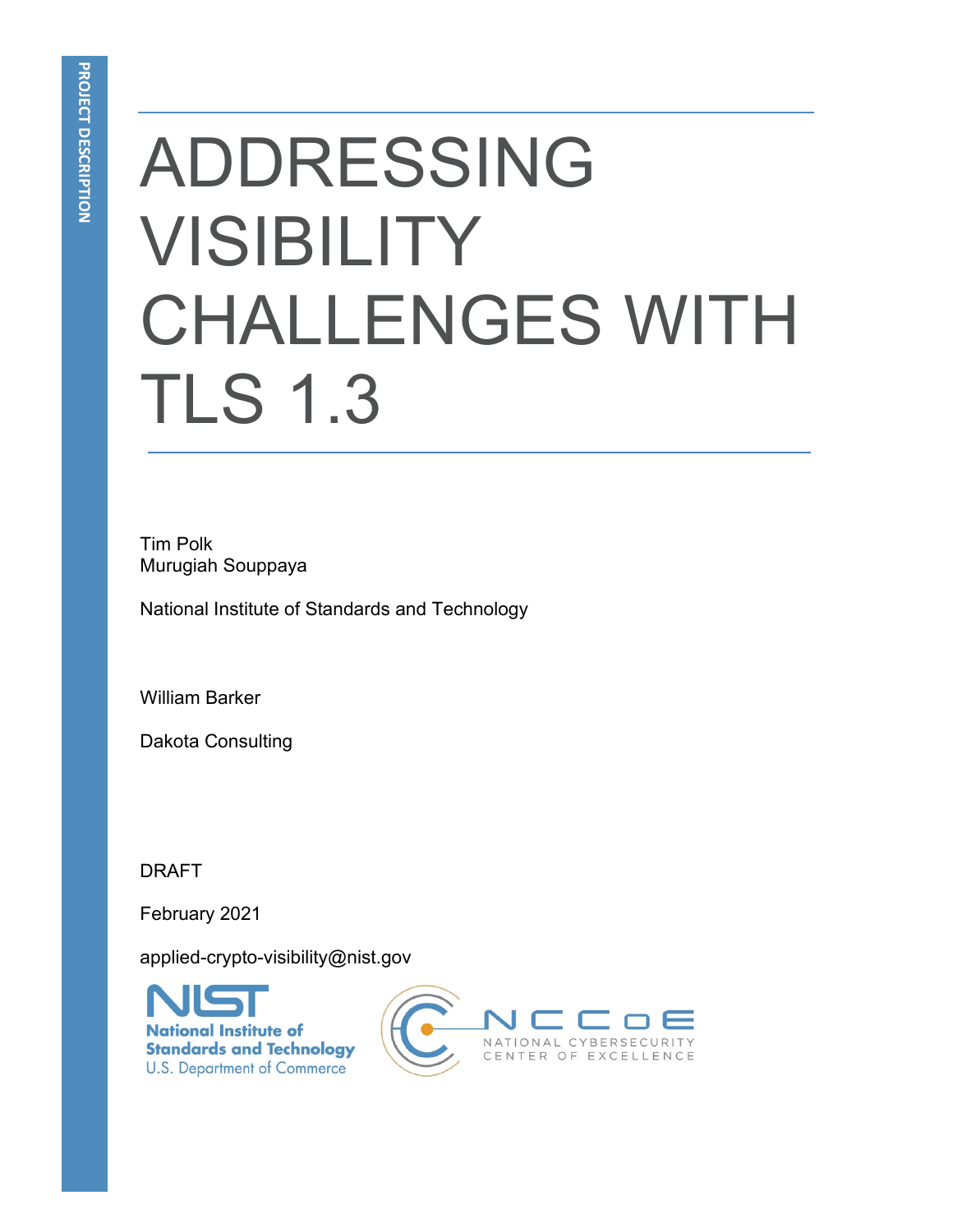- The National Cybersecurity Center of Excellence (NCCoE), a part of the National Institute of
- Standards and Technology (NIST), is a collaborative hub where industry organizations,
- government agencies, and academic institutions work together to address businesses' most
- pressing cybersecurity challenges. Through this collaboration, the NCCoE develops modular,
- adaptable example cybersecurity solutions demonstrating how to apply standards and best
- practices by using commercially available technology. To learn more about the NCCoE, visit
- [https://www.nccoe.nist.gov/.](https://www.nccoe.nist.gov/) To learn more about NIST, visit [https://www.nist.gov/.](https://www.nist.gov/)
- This document describes enterprise challenges associated with compliance, operations, and
- security when employing encrypted protocols, in particular Transport Layer Security (TLS) 1.3, in

their data centers. It proposes an environment for demonstrating approaches and proposed

solutions built in collaboration with a Community of Interest, cryptographic product vendors,

12 product testing organizations, and product validation staff.

## **ABSTRACT**

- Enterprises use encryption—a cryptographic technique—to protect data transmission and
- storage. While encryption in transit protects data confidentiality and integrity, it also reduces
- the organization's visibility into the data flowing through their systems. The NCCoE initiated a
- project to address enterprise challenges to compliance, operations, and security when deploying
- modern encrypted protocols, and TLS 1.3 in particular. This effort is an element of the NCCoE's
- cryptographic applications program, and it follows successful completion of a TLS certificate
- management project. This project description documents the project background, scenarios
- demonstrating efficacy of solutions, a high-level demonstration platform architecture that
- includes a list of desired components, and standards and guidance to be followed in project
- 23 development and execution. This project will result in a freely available NIST Cybersecurity
- Practice Guide.

## **ACKNOWLEDGMENTS**

- This project description was developed from the presentations and discussions that occurred at
- the NCCoE-hosted Virtual Workshop on Challenges with Compliance, Operations, and Security
- with TLS 1.3. NCCoE thanks John Banghart, Paul Barrett, Russ Housley, Andy Regenscheid, and
- Paul Turner for contributing to the development of this project description.

## **KEYWORDS**

- *application; compliance; cryptography; encryption; forensics; forward secrecy; protocol;*
- *transport layer; visibility*

## **DISCLAIMER**

- Certain commercial entities, equipment, products, or materials may be identified in this
- document to describe an experimental procedure or concept adequately. Such identification is
- not intended to imply recommendation or endorsement by NIST or NCCoE, nor is it intended to
- imply that the entities, equipment, products, or materials are necessarily the best available for
- the purpose.

## **COMMENTS ON NCCOE DOCUMENTS**

- Organizations are encouraged to review all draft publications during public comment periods
- and provide feedback. All publications from NIST's National Cybersecurity Center of Excellence
- 42 are available at https://www.nccoe.nist.gov/
- 43 Comments on this publication may be submitted to [applied-crypto-visibility@nist.gov](mailto:applied-crypto-visibility@nist.gov)
- Public comment period: February 24, 2021 to March 29, 2021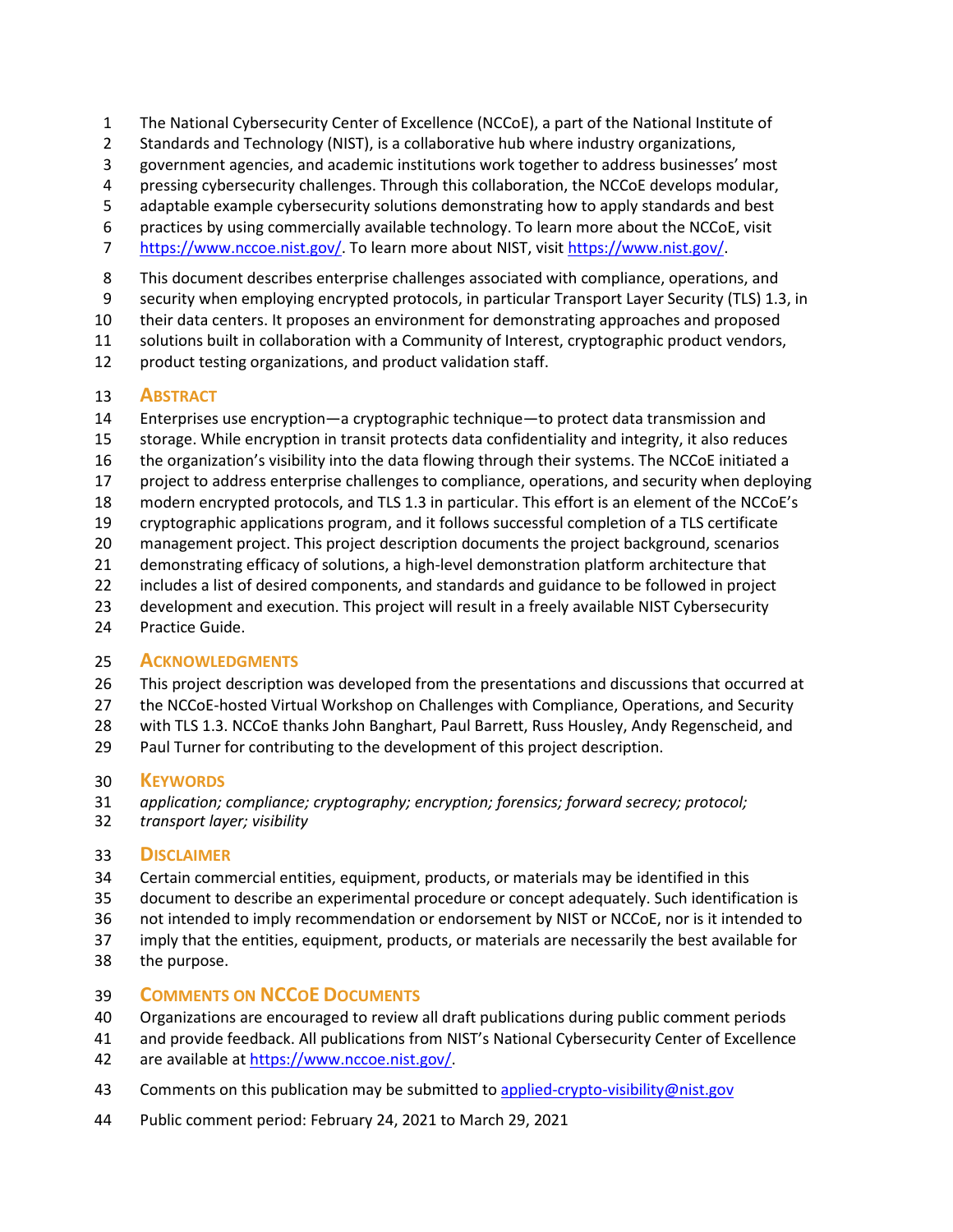#### **TABLE OF CONTENTS** 45

| 46 | $\mathbf{1}$ |  |  |  |
|----|--------------|--|--|--|
| 47 |              |  |  |  |
| 48 |              |  |  |  |
| 49 |              |  |  |  |
| 50 |              |  |  |  |
| 51 |              |  |  |  |
| 52 | $\mathbf{2}$ |  |  |  |
| 53 |              |  |  |  |
| 54 |              |  |  |  |
| 55 |              |  |  |  |
| 56 |              |  |  |  |
| 57 | 3            |  |  |  |
| 58 |              |  |  |  |
| 59 |              |  |  |  |
| 60 | 4            |  |  |  |
| 61 |              |  |  |  |
| 62 |              |  |  |  |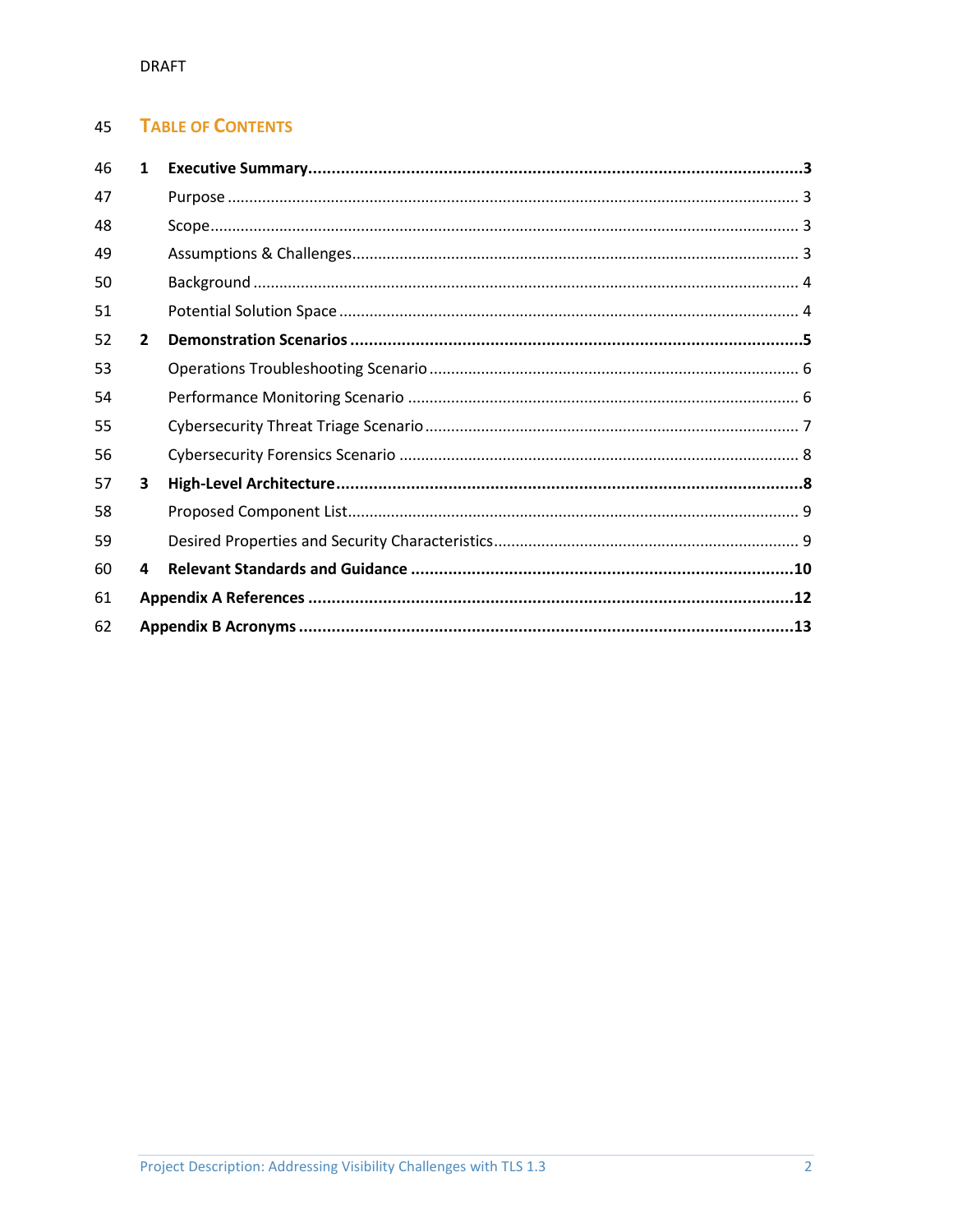# <span id="page-3-0"></span>**1 EXECUTIVE SUMMARY**

#### <span id="page-3-1"></span>**Purpose**

 The National Institute of Standards and Technology (NIST) is planning a project to address compliance, operations, and security challenges associated with adoption of modern encrypted protocols. Deployment of new protocols for exchanging encrypted information, in particular the latest version of the Transport Layer Security (TLS) protocol, TLS 1.3 [\[1\],](#page-12-1) can impact the ability of some organizations to meet their regulatory, security, and operational requirements due to loss of visibility into the content of communications within their environments. The project will demonstrate practical and implementable approaches to help those organizations adopt TLS 1.3 in their private data centers and in hybrid cloud environments while meeting their existing requirements.

# <span id="page-3-2"></span>**Scope**

The project will demonstrate various approaches and practices to meet common compliance,

operations, and security requirements while gaining the security and performance benefits of

TLS 1.3 deployment. The project will focus on enterprise data center environments, which

- include on-premises data center and hybrid cloud deployment hosted by a third-party data
- center or a public cloud provider. This project will demonstrate real-world visibility approaches

utilizing current or emerging components. Solutions may utilize proprietary vendor products as

- well as commercially viable open source solutions.
- The project focuses on the security implications of TLS 1.3 protocol deployments in enterprise environments that provide system and application administrators the necessary visibility into the content of information being exchanged. Approaches that restore visibility into encrypted data in transit, such as using alternative key establishment and management approaches or tunneling visibility-supporting protocol versions through TLS 1.3, are of initial interest. Other approaches, such as analysis of encrypted data, enhanced auditing, and novel network architectures, will also be considered. The project will leverage current and ongoing NIST and industry standards, as well as NCCoE application projects. Section 4 provides examples of
- relevant standards and guidance.
- Information transmitted over the public Internet (e.g., connections between an enterprise and

its customers) is out of scope, and must not be impacted by proposed solutions. Also out of

- 93 scope are emerging deployment models such as Domain Name System (DNS) over TLS (DoT[\) \[2\]](#page-12-2)
- 94 and DNS over HTTPS (DoH) [\[3\]](#page-12-3) that leverage encrypted transport to protect protocols that were
- previously in the clear. DoT and DoH may be the subject of future NCCoE work.

#### <span id="page-3-3"></span>**Assumptions & Challenges**

- 97 Recent enhancements to cryptographic security protocols, such as TLS 1.3 and QUIC [\[4\],](#page-12-4) disrupt
- current approaches to achieving visibility into internal network communications within
- enterprise data centers. While these protocol enhancements increase performance and address
- security concerns within the enterprise and on the public internet, they also reduce enterprise
- visibility into internal traffic flows. These enhanced security protocols and new deployment
- models were not designed to accommodate decryption of internal network traffic by passive
- monitoring devices, thus creating potential compliance, security, and operational impacts in
- enterprises that rely on such devices.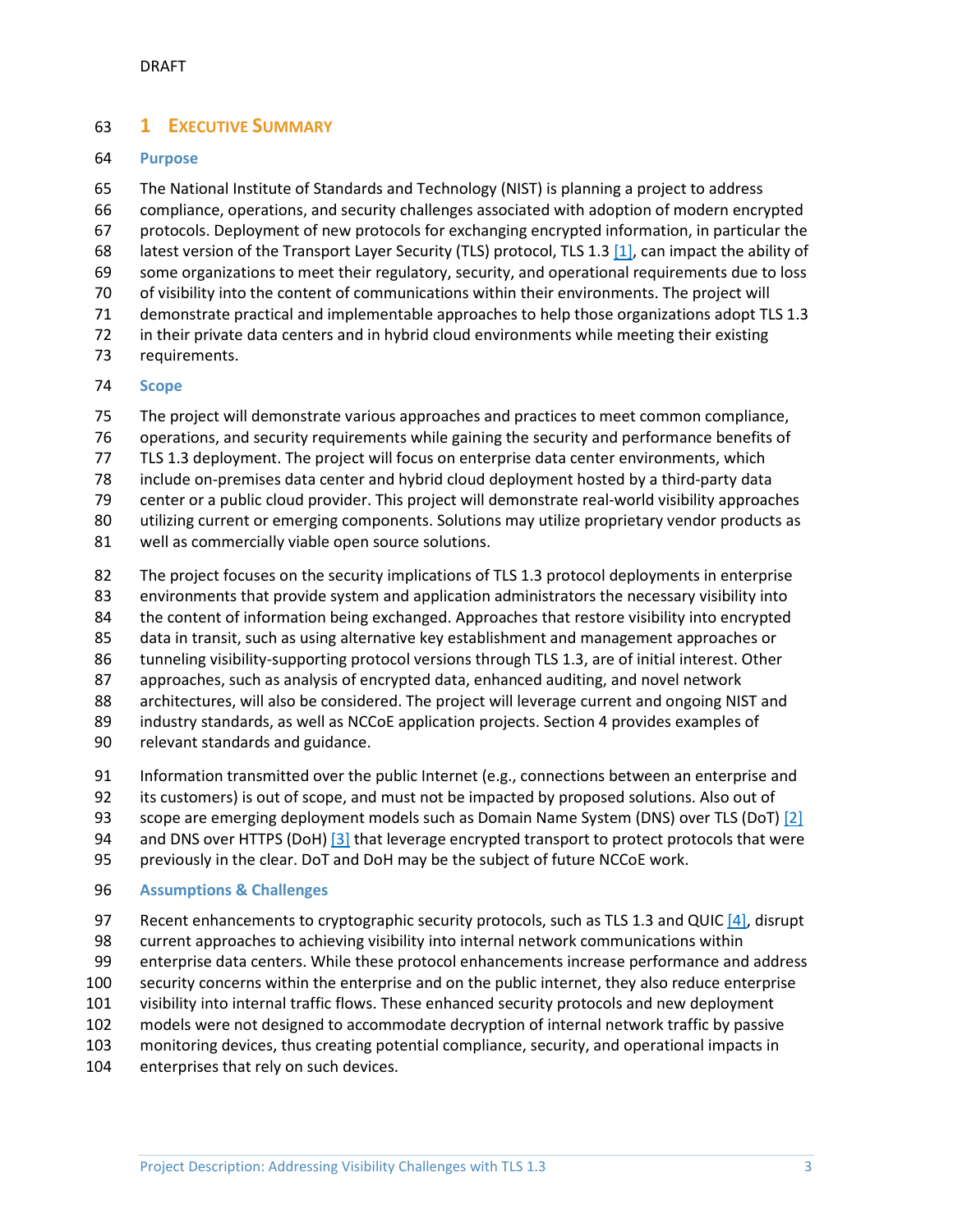- Consequently, enterprises have raised questions about how to meet security, operational, and
- 106 regulatory requirements for critical services while using the enhanced security protocols and
- leveraging new deployment models. These enterprises may need to consider applying new
- architectures and novel techniques to augment or replace conventional monitoring devices while satisfying their requirements.
- Many enterprises choose to rely on the same standard transport security protocols to exchange
- information over the public internet and within internal enterprise network environments. For
- these enterprises, the ability to naturally migrate to the most current versions offers continuity
- and simplifies network evolution. As a result, this project assumes that enterprises cannot rely
- on older protocol versions as a long-term solution.
- It is expected that the majority of the components of the new demonstration environment that
- are part of the on-premises data center will be located in a lab at the NCCoE facility in Rockville,
- Maryland. This will ease the integration of the components and provide an open and
- transparent environment for the participants to collaborate on building and testing the
- proposed approaches.
- <span id="page-4-0"></span>**Background**
- Enterprises have depended upon visibility into data in transit within their networks to
- implement critical cybersecurity, operational, and regulatory controls (e.g., intrusion detection,
- malware detection, troubleshooting, fraud monitoring). The deployment of network security
- protocols within enterprise data centers to provide integrity and confidentiality has posed
- challenges to the network visibility required by these controls. To maintain visibility, enterprise
- architectures facilitate comprehensive inspection, collection, and analysis of internal network
- traffic (i.e., both enterprise and personal data) through a small number of passive or active
- monitoring devices. To facilitate decryption of network traffic, passive decryption devices are
- provided copies of the servers' long-term cryptographic keys. In these cases, these long-term
- cryptographic keys allow decryption of past, current, and future network traffic for the lifetime
- of a key, as well as the ability to impersonate the server that uses that key.
- To improve the security of communications on the public internet, modern protocol designers have made changes to protocols to implement stronger security properties that protect the
- secrecy of historical traffic even if the servers' long-term secret keys are compromised, a
- property referred to as *forward secrecy*. This property, however, has created significant
- challenges for the network visibility strategies used by enterprises.
- <span id="page-4-1"></span>**Potential Solution Space**
- The NCCoE has, in collaboration with industry providers and enterprise customers, been
- researching options for maintaining visibility within an enterprise, given these challenges. In
- particular, the NCCoE hosted an industry roundtable in 2018 to assess the scope of the visibility
- challenges faced by enterprises, participated in an industry-led workshop in fall 2019 [\[5\],](#page-12-5) and
- hosted a virtual workshop focused specifically on TLS 1.3 in October 2020 [\[6\].](#page-12-6)
- Through this research the NCCoE has identified a broad set of options for maintaining visibility, including the following:
- 145 Endpoint mechanisms that establish visibility, such as enhanced logging
- 146 Network architectures that inherently provide visibility, such as use of overlays or middle boxes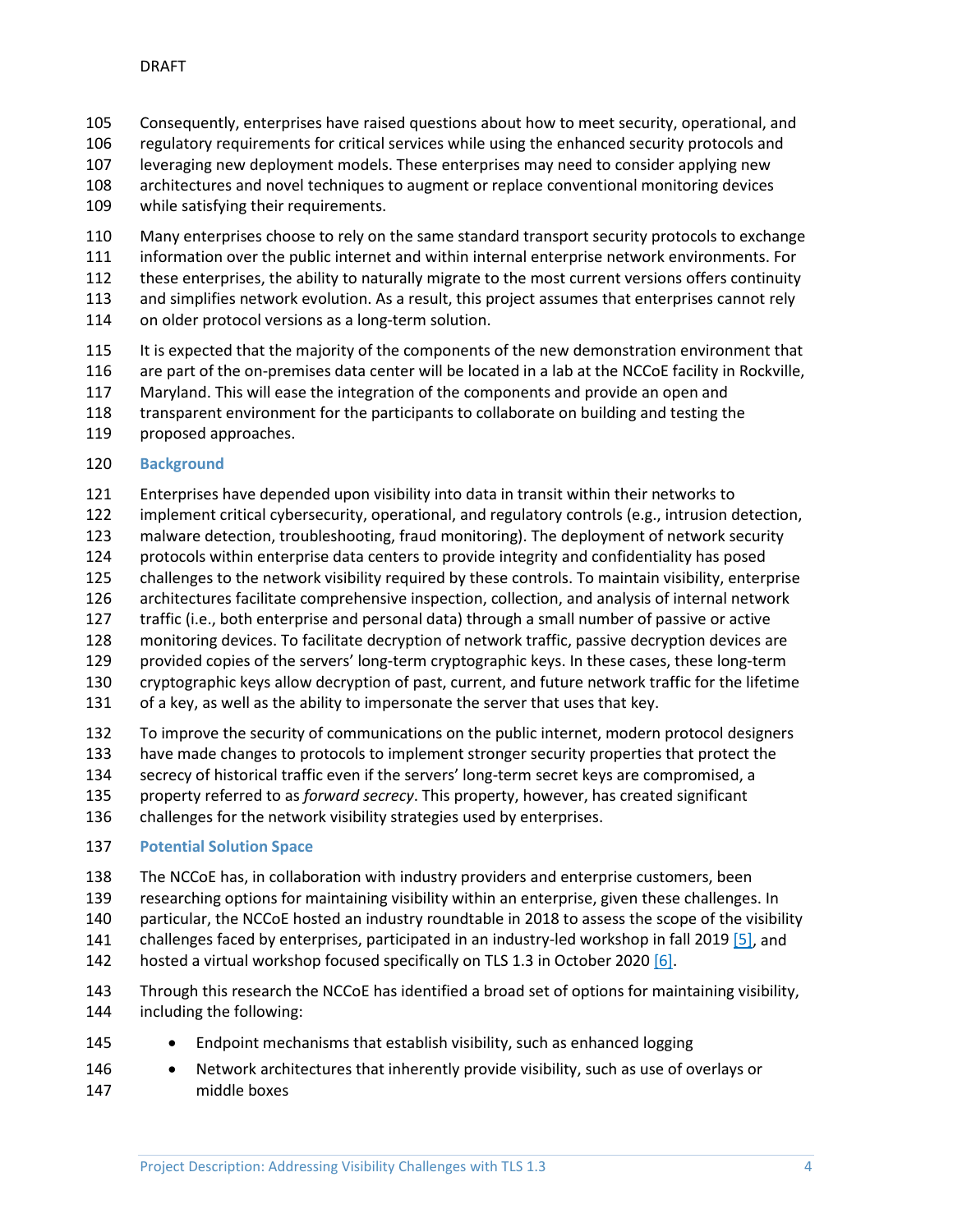- Key management mechanisms that forgo forward secrecy to maintain current levels of network visibility 150 • Innovative tools that analyze network traffic without decryption 151 • Deployment of alternative network security protocols where forward secrecy is optional or not supported This project intends to demonstrate a range of approaches for enabling intra-enterprise access to unencrypted/decrypted information necessary for satisfaction of enterprise auditing, forensic analysis, and communications/access management troubleshooting imperatives. The NCCoE is
- primarily interested in approaches that can be deployed in existing operational environments
- that rely upon TLS 1.3 for network security, but alternative network protocols may also be considered.

# <span id="page-5-0"></span>**2 DEMONSTRATION SCENARIOS**

- The TLS 1.3 visibility project will encompass several application scenarios that impact enterprise compliance, security, and operational challenges. All scenarios will address enterprise data center environments which include on-premises data centers and hybrid cloud deployments hosted by a third-party data center or a public cloud provider.
- As shown in [Figure 1,](#page-5-1) there are a variety of potential communications scenarios where visibility
- into communications for compliance, security, and operations purposes is required. These
- include outbound traffic, connections across the internet to the enterprise network boundary,
- and communications within the enterprise network between internal systems. This project
- specifically focuses on communications within the enterprise network and does not include
- outbound connections or communications across the public internet.



<span id="page-5-1"></span>**Figure 1: Demonstration Environment**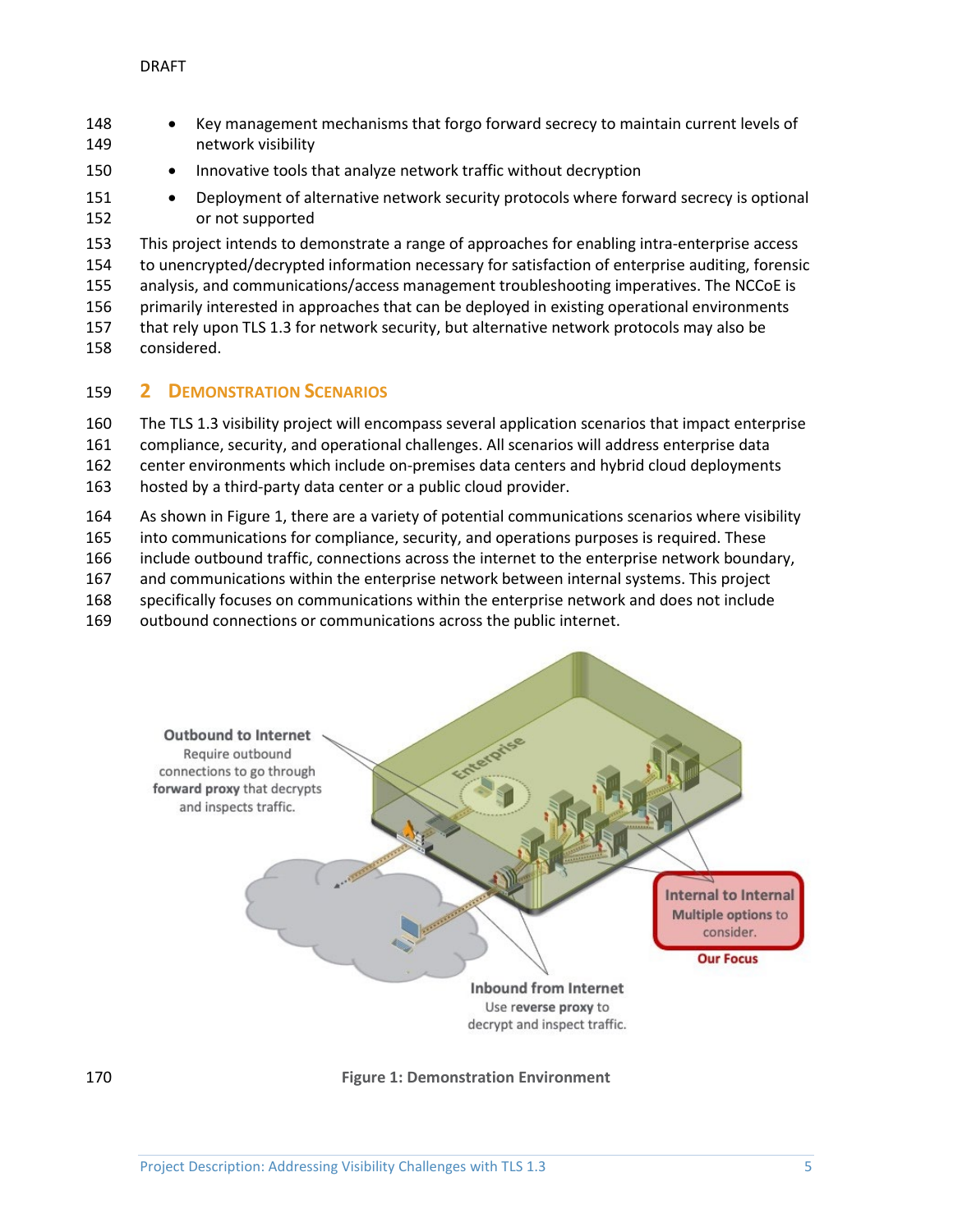#### <span id="page-6-0"></span>**Operations Troubleshooting Scenario**

 Enterprises providing services to customers, partners, and employees must have the ability to rapidly troubleshoot and fix issues when availability and operational issues occur. The operations troubleshooting scenario shown in [Figure 2](#page-6-2) demonstrates the enterprise need to trace transactions through all tiers of an application, including collection of detailed information such as transaction identifiers, data payloads, and the results of operations performed by each application tier. Because operational issues can be intermittent and difficult to replicate, the scenario includes the ability to proactively collect and view detailed historical data that may or may not be available in logs. Examples of troubleshooting situations include application unavailability and intermittent system failures. Visibility may be required into communications for network-attached storage (NAS), identity management systems, databases, routers and switches, application servers, web servers, load balancers, and firewalls in order to build a complete picture of the end-to-end session across the enterprise.



<span id="page-6-2"></span>

**Figure 2: Operations Troubleshooting Scenario**

#### <span id="page-6-1"></span>**Performance Monitoring Scenario**

- Application performance and response times are critical to customer service and time-sensitive,
- mission-critical applications. Enterprises must be able to proactively detect and isolate
- performance issues for multi-tier applications. The performance monitoring scenario [\(Figure 3\)](#page-7-1)
- involves rapidly and accurately detecting user performance issues, predicting and resolving
- customer performance issues based on upstream degradation, maintaining the ability to rapidly
- identify sources of performance issues, monitoring across all mission-critical applications and
- platforms, and minimizing performance loads on applications and platforms.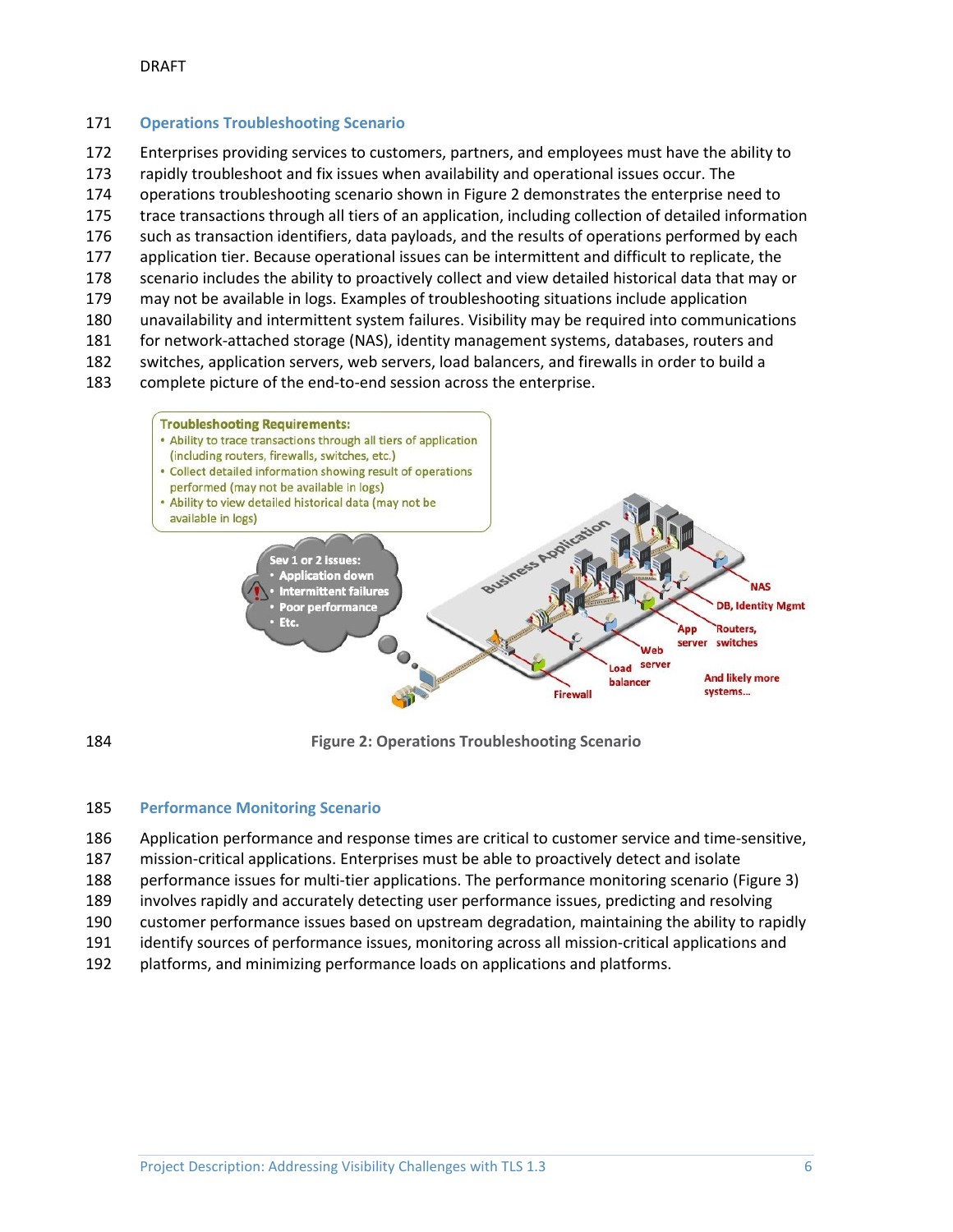#### **Performance Monitoring Requirements:**

- Rapidly & accurately detect user performance issues
- Predict and resolve customer performance issues based on upstream degradation
- . Ability to rapidly identify source of performance issues
- Monitor across all mission critical applications/platforms
- Minimize performance load on applications/platforms

User:

<span id="page-7-1"></span>

193 **Figure 3: Performance Monitoring Scenario**

#### <span id="page-7-0"></span>194 **Cybersecurity Threat Triage Scenario**

 With the widespread threat of cyber attacks, enterprises must be able to rapidly triage indicators of compromise (IOCs), quickly distinguishing false positives from real attacks. The 197 threat triage scenario [\(Figure 4\)](#page-8-2) includes triage, identification, and response to IOCs. IOCs may arise in NAS, identity management systems, databases, routers and switches, application servers, web servers, load balancers, and firewalls. They may be found in processes, open ports, and logs. Performing threat triage may require visibility into current and historical inbound and 201 outbound communications. Effective performance of threat triage requires rapidly obtaining a clear picture of system state, reducing triage time with an accurate and detailed picture of current and historical communications, minimizing reliance on data sources that can be manipulated by attackers, and using independent data sources for verification.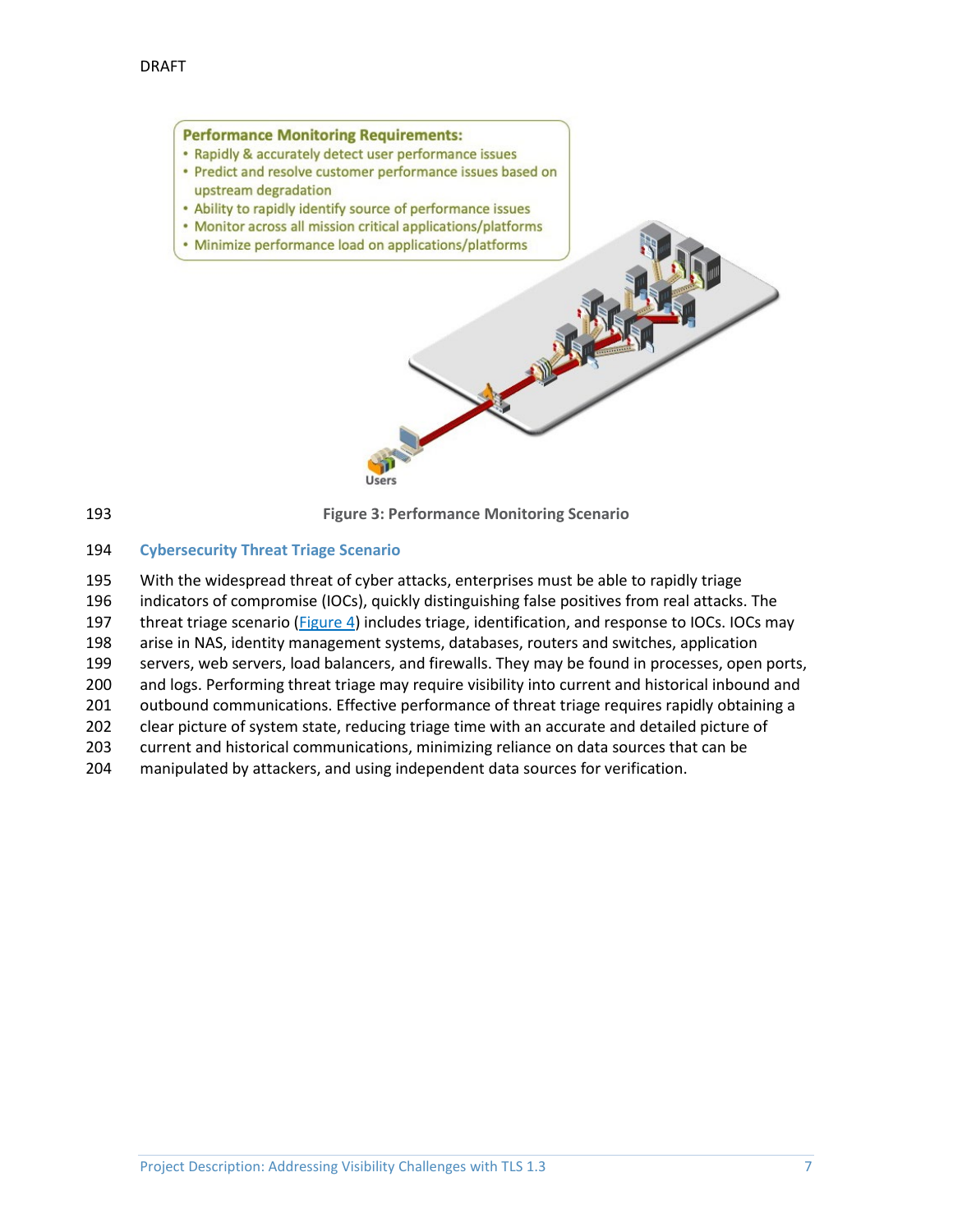



<span id="page-8-2"></span>**Figure 4: Cybersecurity Threat Triage Scenario**

#### <span id="page-8-0"></span>**Cybersecurity Forensics Scenario**

 Following a major compromise, enterprises must be able to establish a clear picture of how the attack occurred, including each system that was compromised, vulnerabilities that were exploited, attack methods used, and data that was exfiltrated. To be effective, accurate information must be obtained about all operations performed by attackers (even if logs were

- manipulated) from independent data sources. The cybersecurity forensics scenario [\(Figure 5\)](#page-8-3)
- includes the ability to trace paths of attacks as they pivot laterally across the internal network of
- compromised systems. Affected systems may involve NAS, identity management systems,
- databases, routers and switches, application servers, web servers, load balancers, and firewalls.





<span id="page-8-3"></span>**Figure 5: Cybersecurity Forensics Scenario**

## <span id="page-8-1"></span>**3 HIGH-LEVEL ARCHITECTURE**

- The architecture for the demonstration environment will support the simulation of each of the
- enterprise scenarios included in Section [2.](#page-5-0) Enterprise applications typically include multiple tiers
- and different types of components, including load balancers, web servers, application servers,
- databases, identity management systems, routers, and firewalls.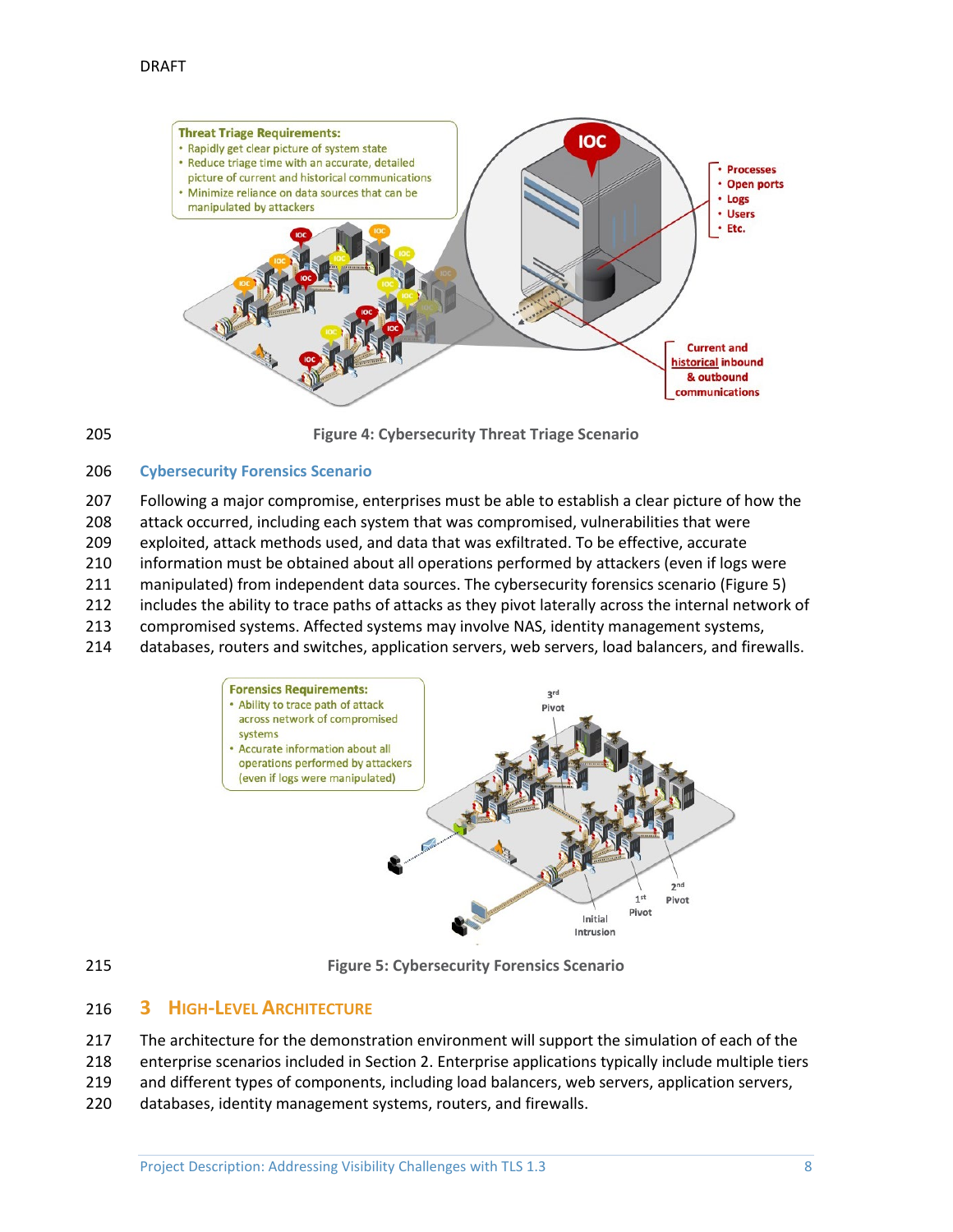- The demonstration environment will include a combination of physically hosted and cloud-
- 222 based services serving a single enterprise. Connections between (a) physically hosted systems,
- (b) physically hosted systems and a cloud-based service, or (c) two cloud-based services are all
- considered within the enterprise data center. To facilitate ease of deployment in existing
- environments and use of existing commercial tools, we expect data transfers between systems
- in the demonstration environment will be protected by TLS 1.3. However, other modern,
- standardized network security protocols may be used to protect data transfers in special cases
- where the alternative protocol is an essential component of the visibility solution and can be
- satisfactorily integrated with the demonstration environment.
- Connections between systems on the public internet and the enterprise network are explicitly 231 out of scope and must not be impacted by the proposed solutions.
- <span id="page-9-0"></span>**Proposed Component List**
- Network infrastructure, such as firewalls, routers and switches, and load balancers
- Physically hosted and cloud-based servers, including NAS, application servers, web servers, databases, and identity management systems
- 236 Additional components required to achieve visibility (e.g., traffic collection or sensors), as identified in proposed solutions

#### <span id="page-9-1"></span>**Desired Properties and Security Characteristics**

 Proposed solutions must address security, operational, or compliance requirements where traffic is encrypted between one or more sets of components in the demonstration architecture. For example, a solution might focus on achieving visibility into information exchanges between cloud-hosted application servers to support troubleshooting. Alternatively, a solution might analyze information exchanges between physically hosted web servers with hardware security modules and cloud-based services relying on software-based cryptographic modules to monitor for fraudulent transactions. Solutions are not required to address all challenges or all

- 246 components in the architecture, although comprehensive solutions are strongly encouraged.
- As noted in the industry-led 2019 workshop, "The use of visibility technologies within the enterprise data center environment is generally acceptable in ways that visibility technologies
- 249 on the public Internet may not be."  $[5]$  Solutions that forgo forward secrecy within the
- enterprise must be deployable in a manner that preserves forward secrecy for information exchanges over the internet.
- While visibility challenges are not limited to a single protocol, the focus for this project is TLS
- 253 1.3. Solutions must be compatible with TLS 1.3, excepting those solutions relying upon an
- alternative network security protocol as a replacement for TLS. That is, solutions that modify TLS
- 255 1.3 or restrict enterprises to earlier version of TLS are not of interest.
- 256 The Center for Cybersecurity Policy's 2019 workshop on enterprise visibility [\[5\]](#page-12-5) identified a set of baseline criteria for acceptability of solutions for visibility challenges. These criteria are repeated here without change:
- Must be scalable
- Must be relatively easy to implement/deploy
- Must be protocol agnostic
- Must be usable in real time and post-packet capture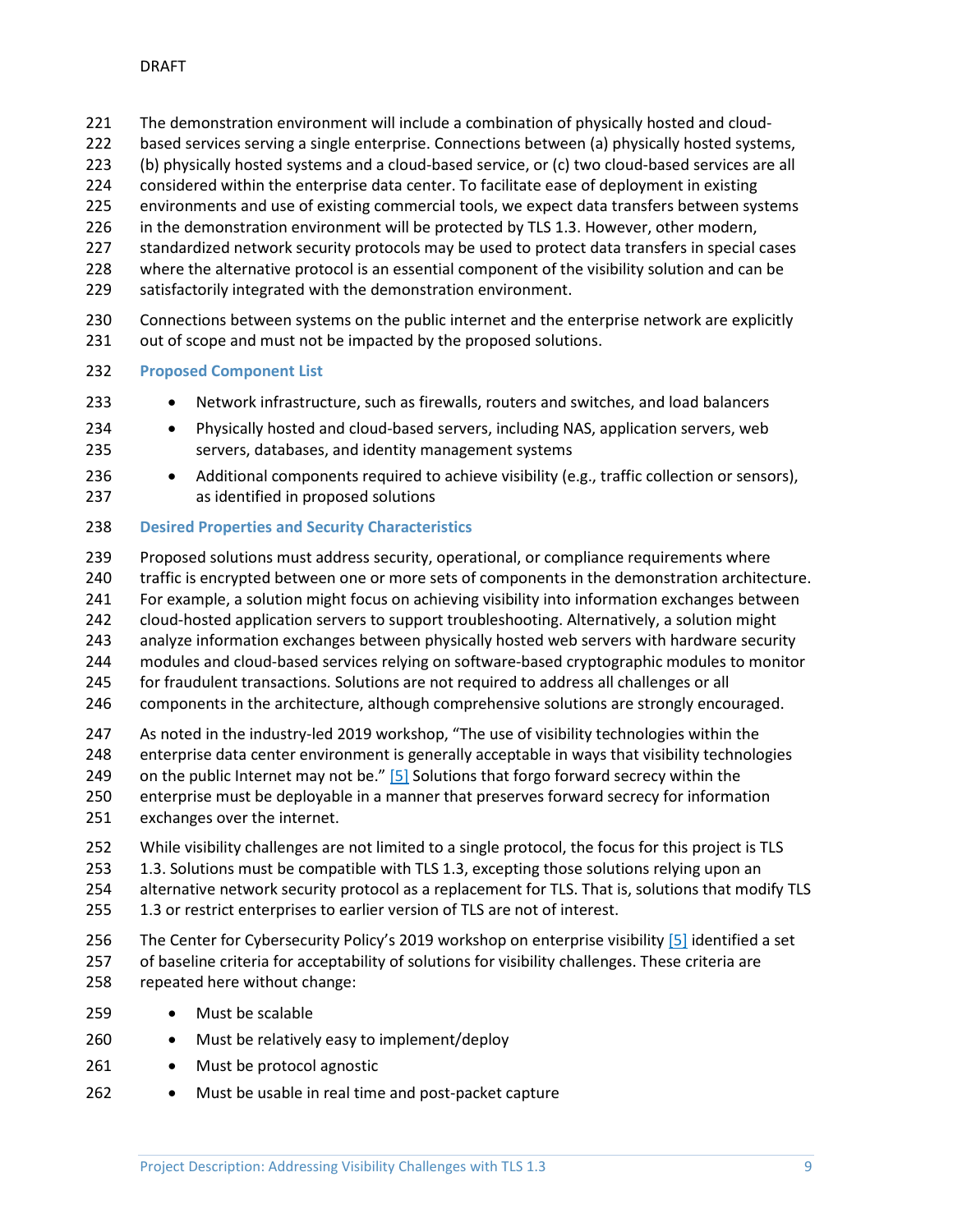• Must be effective for both security and troubleshooting purposes. (Note: This paper adopts the four scenarios presented in section 2 as a proxy for "security and troubleshooting purposes.") • Must be widely available and supported in mainstream commercial products and services The baseline criteria apply across the range of solutions, but different aspects are considered more interesting for different categories of solutions. The NCCoE has identified specific areas of interest to explore in demonstration projects for different classes of solutions: 271 • For solutions that achieve visibility through endpoint mechanisms (e.g., logging) or network architectures (middle boxes, overlays, or mesh service architectures), the NCCoE is interested in demonstrating scalability, ease of deployment, and reliable and timely access to information. For example, scalability and reliable access to historical information would be an area of interest for centralized logging solutions. • For solutions that achieve visibility through key management mechanisms that share 277 keys to facilitate TLS decryption, the NCCoE is interested in demonstrating that keys and data are secure against misuse or compromise, and that recorded traffic is not at risk of compromise indefinitely. Specifically, projects would focus on (1) the security of systems and procedures used to transmit, store, provide access to, and use the keys, and (2) mechanisms that ensure comprehensive deletion of decryption keys when established temporal or data protection limits are met. • For solutions that achieve visibility through analysis of encrypted data, projects would focus on demonstrating the capabilities and limitations of these emerging tools with respect to each of the four scenarios. • For solutions that rely on alternative network security protocols, projects would focus on scalability, usability, and ease of deployment. If the solution also includes key management mechanisms to share keys for decryption, the project will include the properties identified above. • For all solutions, management, operational, and technical security controls are in place 291 to compensate and mitigate any potential new risks that may be introduced into the environment. Note that the suitability of solutions with respect to specific criteria may depend upon the 294 scenario. Timely access to information is one such criteria. While some scenarios (e.g., troubleshooting) could be amenable to selective access during post-mortem analysis, others (e.g., threat triage) will likely demand real-time access.

 The demonstration environment will utilize commercially available hardware and software technologies, which will include typical IT components to support the underlying functionality. The commercially available hardware and software may be supplemented by proven open source tools and emerging commercial components.

## <span id="page-10-0"></span>**4 RELEVANT STANDARDS AND GUIDANCE**

- Here is a list of existing relevant standards and guidance documents*.*
- Federal Information Processing Standard (FIPS) 140-3, Security Requirements for Cryptographic Modules[, https://doi.org/10.6028/NIST.FIPS.140-3](https://doi.org/10.6028/NIST.FIPS.140-3)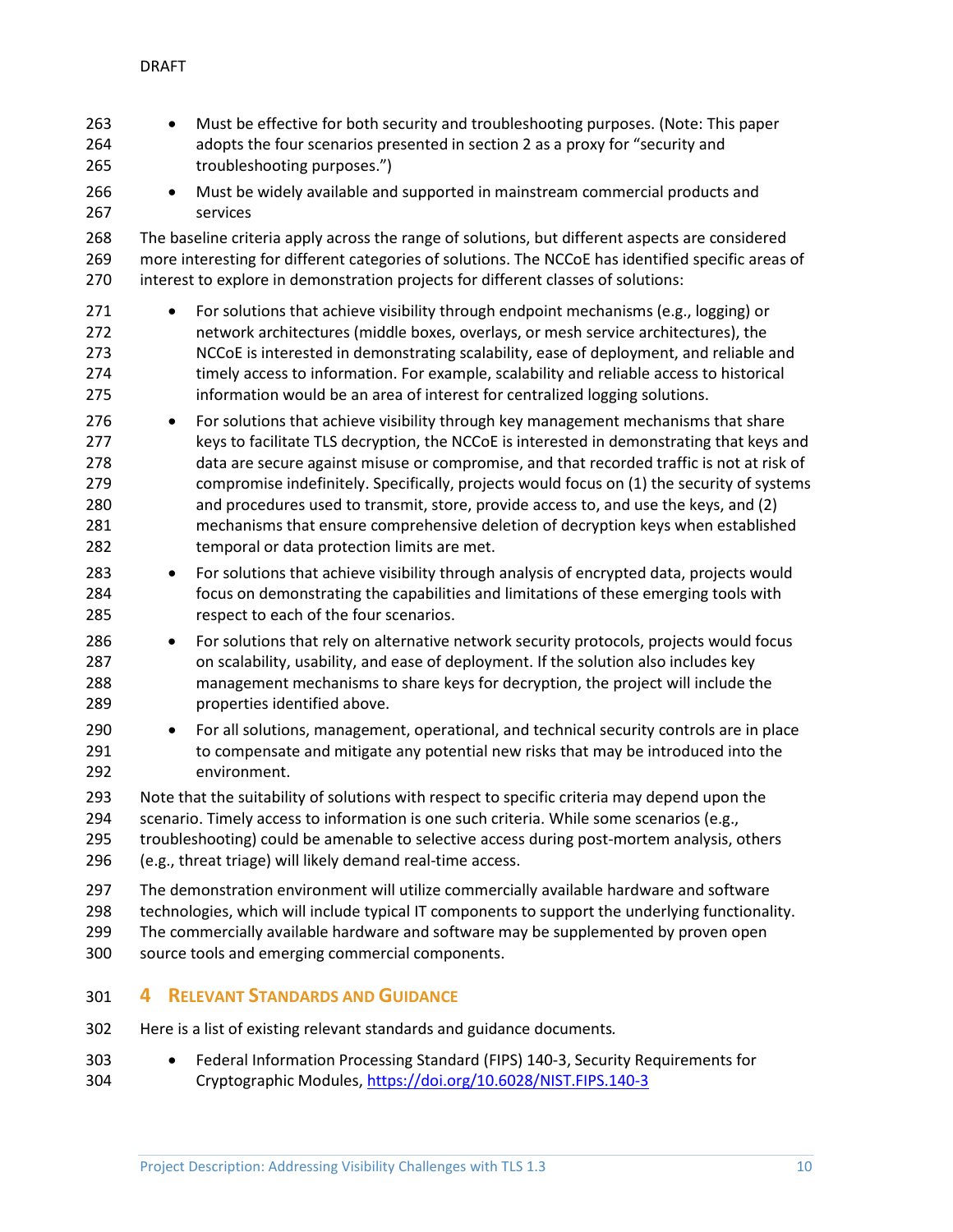| 305<br>306        | $\bullet$ | IETF RFC 8446, The Transport Layer Security (TLS) Protocol Version 1.3,<br>https://tools.ietf.org/html/rfc8446                                                                                                  |
|-------------------|-----------|-----------------------------------------------------------------------------------------------------------------------------------------------------------------------------------------------------------------|
| 307<br>308        | $\bullet$ | IETF RFC 5246, The Transport Layer Security (TLS) Protocol Version 1.2,<br>https://tools.ietf.org/html/rfc5246                                                                                                  |
| 309<br>310<br>311 |           | • NIST SP 800-52 Revision 2, Guidelines for the Selection, Configuration, and Use of<br>Transport Layer Security (TLS) Implementations, https://doi.org/10.6028/NIST.SP.800-<br>52r2                            |
| 312<br>313<br>314 | $\bullet$ | NIST SP 1800-19, Trusted Cloud: Security Practice Guide for VMware Hybrid Cloud<br>Infrastructure as a Service (IaaS) Environments,<br>https://www.nccoe.nist.gov/projects/building-blocks/trusted-cloud/hybrid |
| 315<br>316        | $\bullet$ | NIST SP 1800-16, Securing Web Transactions: TLS Server Certificate Management,<br>https://doi.org/10.6028/NIST.SP.1800-16                                                                                       |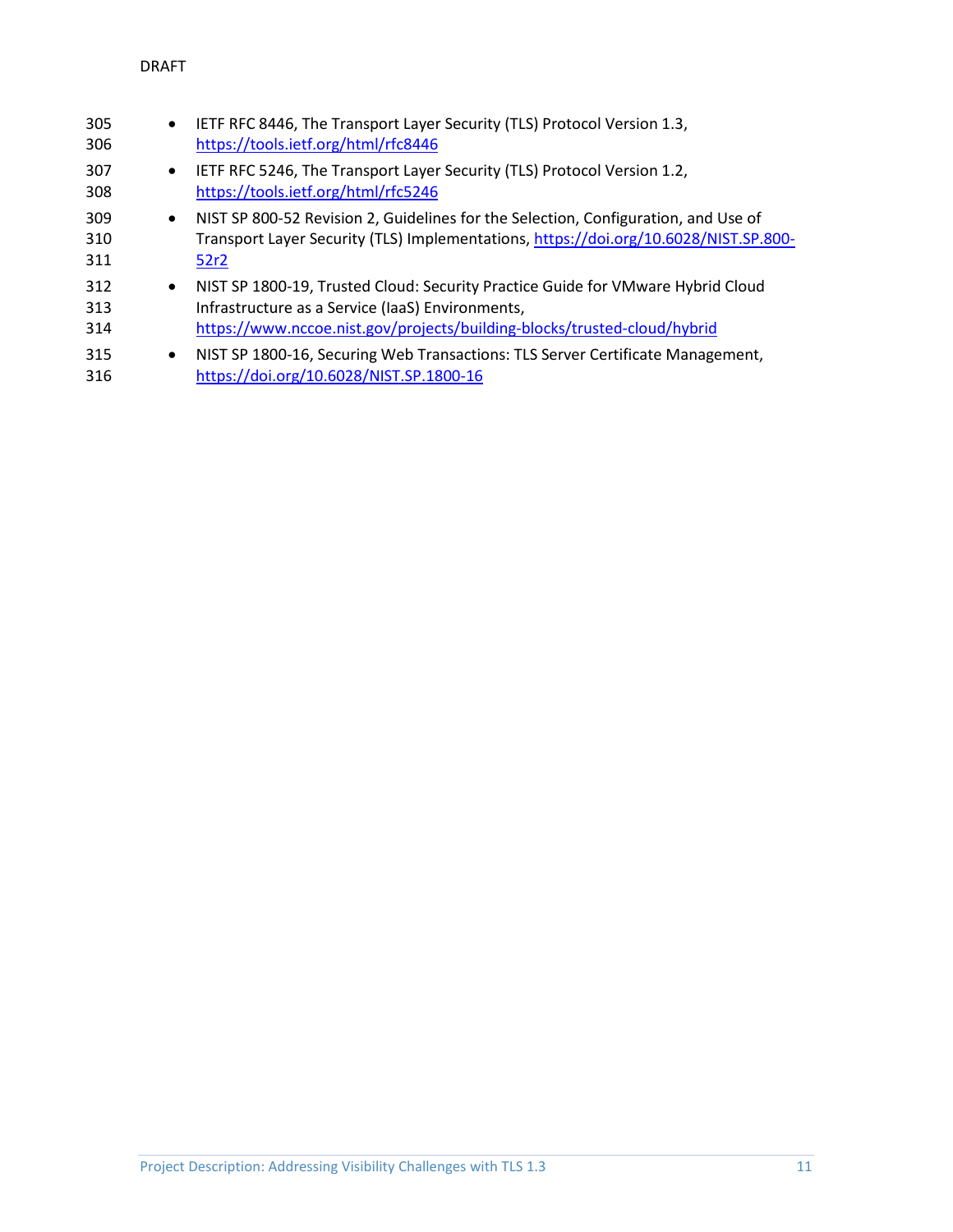#### <span id="page-12-0"></span>**APPENDIX A REFERENCES**

- <span id="page-12-1"></span> [1] E. Rescorla, *The Transport Layer Security (TLS) Protocol Version 1.3*, Internet Engineering Task Force (IETF) Request for Comments (RFC) 8446, August 2018. Available: <https://tools.ietf.org/html/rfc8446>
- <span id="page-12-2"></span> [2] Z. Hu et al., *Specification for DNS over Transport Layer Security (TLS)*, Internet Engineering Task Force (IETF) Request for Comments (RFC) 7858, May 2016. Available: <https://tools.ietf.org/html/rfc7858>
- <span id="page-12-3"></span> [3] P. Hoffman and P. McManus, *DNS Queries over HTTPS (DoH)*, Internet Engineering Task Force (IETF) Request for Comments (RFC) 8484, October 2018. Available: <https://tools.ietf.org/html/rfc8484>
- <span id="page-12-4"></span> [4] J. Iyengar and M. Thomson, *QUIC: A UDP-Based Multiplexed and Secure Transport*, Internet Engineering Task Force (IETF) Internet-Draft draft-ietf-quic-transport-34, January 2021. Available[: https://tools.ietf.org/html/draft-ietf-quic-transport-34](https://tools.ietf.org/html/draft-ietf-quic-transport-34)
- <span id="page-12-5"></span> [5] Center for Cybersecurity Policy and Law. *Enterprise Data Center Transparency and Security Initiative Workshop Summary Report*. Available:
- [https://centerforcybersecuritypolicy.org/enterprise-data-center-transparency-and-](https://centerforcybersecuritypolicy.org/enterprise-data-center-transparency-and-security-initiative)[security-initiative](https://centerforcybersecuritypolicy.org/enterprise-data-center-transparency-and-security-initiative)
- <span id="page-12-6"></span> [6] NCCoE. *Virtual Workshop on Challenges with Compliance, Operations, and Security with TLS 1.3*. Available: [https://www.nccoe.nist.gov/events/virtual-workshop-challenges-](https://www.nccoe.nist.gov/events/virtual-workshop-challenges-compliance-operations-and-security-tls-13)
- [compliance-operations-and-security-tls-13](https://www.nccoe.nist.gov/events/virtual-workshop-challenges-compliance-operations-and-security-tls-13)